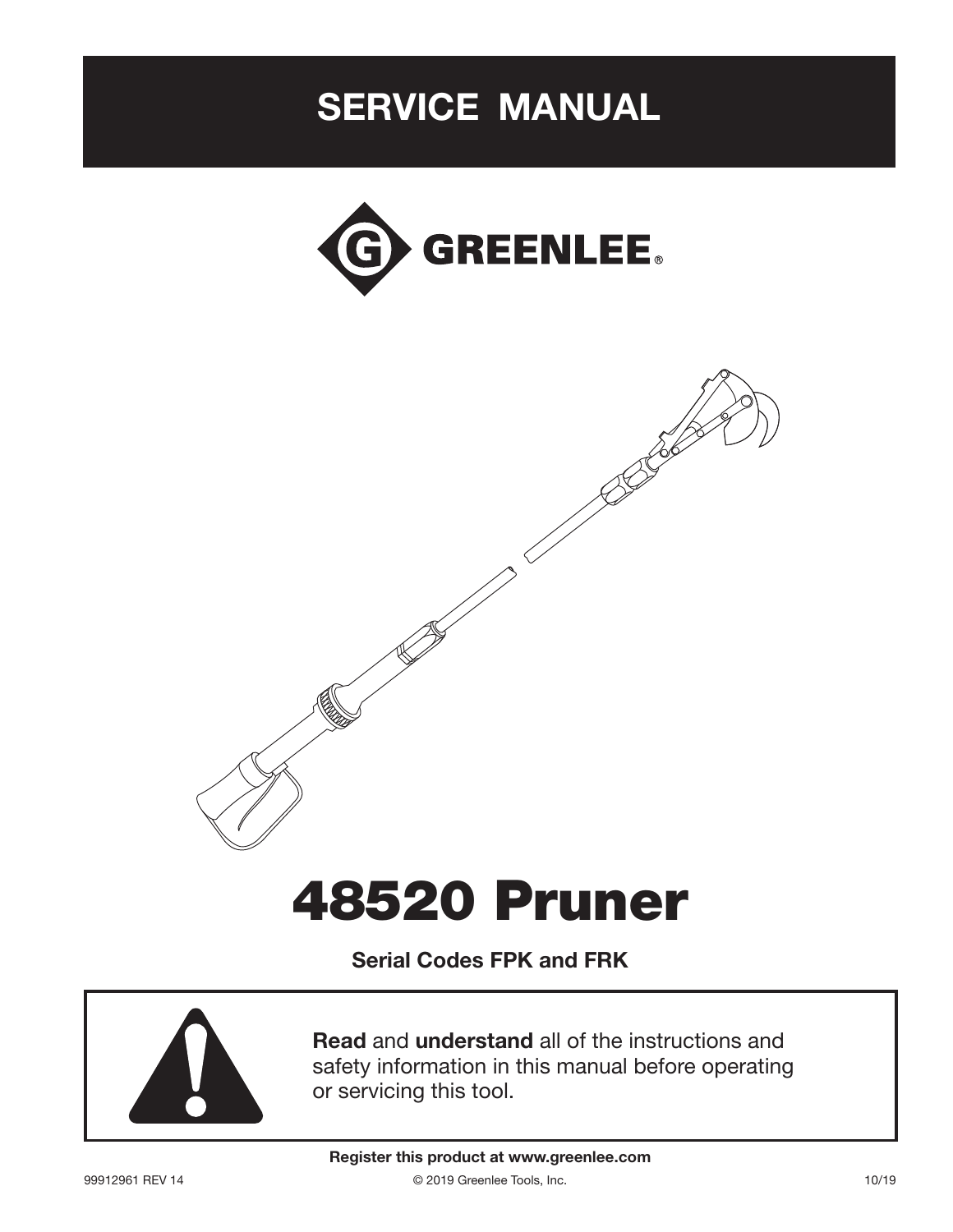

### Table of Contents

### **Safety**

Safety is essential in the use and maintenance of Greenlee tools and equipment. This service manual and any markings on the tool provide information for avoiding hazards and unsafe practices related to the use of this tool. Observe all of the safety information provided.

### Purpose of this Manual

This manual is intended to familiarize personnel with the safe service procedures for the following Greenlee tools:

| 48520 | Open-Center Hydraulic Pruners |
|-------|-------------------------------|
|       | Serial Codes FRK and FPK      |

Keep this manual available to all personnel.

Replacement manuals are available upon request at no charge at www.greenlee.com.

### Other Publications

Operation Manual: Publication 99930331

Specifications and Parts: Publication 99930358

SAE Standard J1273 (Hose and Hose Assemblies): Publication 99930323

All specifications are nominal and may change as design improvements occur. Greenlee Tools, Inc. shall not be liable for damages resulting from misapplication or misuse of its products.

# *KEEP THIS MANUAL*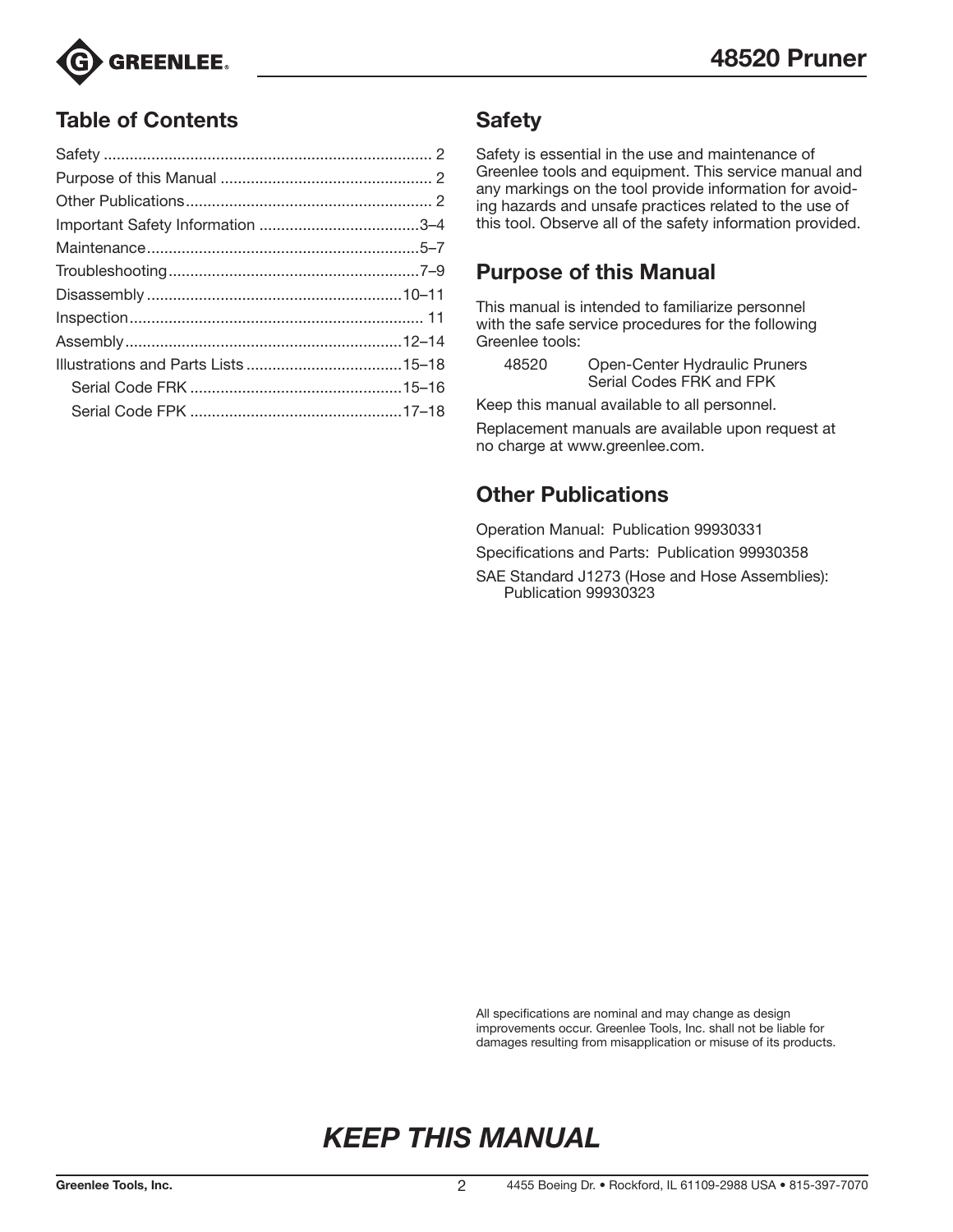

# *IMPORTANT SAFETY INFORMATION*





This symbol is used to call your attention to hazards or unsafe practices which could result in an injury or property damage. The signal word, defined below, indicates the severity of the hazard. The message after the signal word provides information for preventing or avoiding the hazard.

# **ADANGER**

Immediate hazards which, if not avoided, WILL result in severe injury or death.

# **AWARNING**

Hazards which, if not avoided, COULD result in severe injury or death.

# **ACAUTION**

Hazards or unsafe practices which, if not avoided, MAY result in injury or property damage.

# **AWARNING**

Read and understand all of the instructions and safety information in this manual before operating or servicing this tool. Refer also to the following manuals, which are listed under "Other Publications":

- Operation Manual
- Specifications and Parts Manual

Failure to observe this warning could result in severe injury or death.



# **AWARNING**

Electrical shock hazard:

- When using this tool near energized electrical lines, use only certified nonconductive hoses and proper personal protective equipment.
- Keep fiberglass extension clean and dry when working around energized electrical lines. Accumulated grease and dirt reduce insulating properties of tool.

Failure to observe these warnings could result in severe injury or death.

# **AWARNING**

Skin injection hazard:

- Do not use hands to check for leaks.
- Do not hold hose or couplers while the hydraulic system is pressurized.
- Depressurize the hydraulic system before servicing.

Oil under pressure easily punctures skin causing serious injury, gangrene, or death. If you are injured by escaping oil, seek medical attention immediately.



# **AWARNING**

Wear eye protection when operating or servicing this tool.

Failure to wear eye protection could result in serious eye injury from flying debris or hydraulic oil.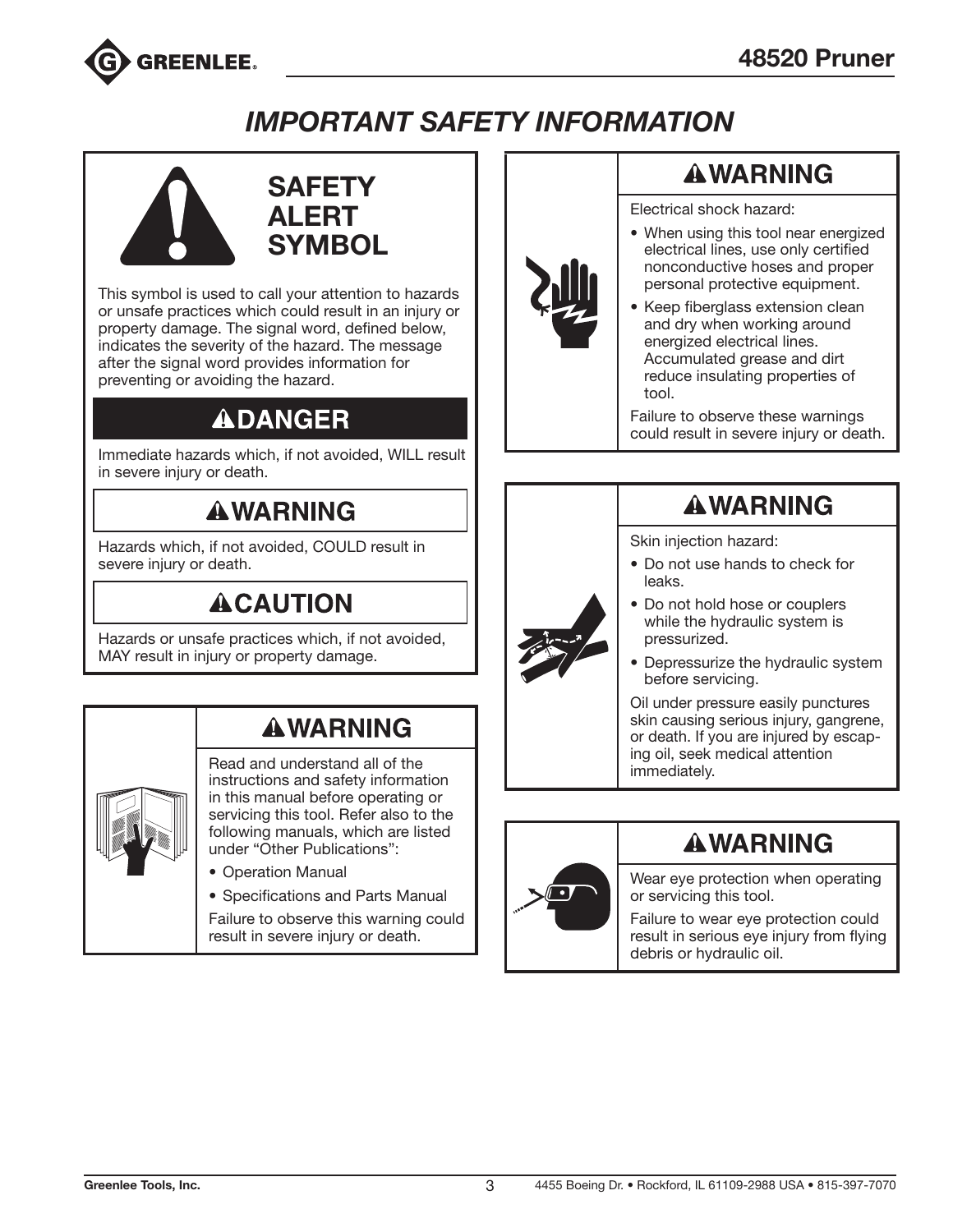

# *IMPORTANT SAFETY INFORMATION*

## **AWARNING**

- Keep all parts of the body away from the cutter head when the tool is connected to a power source.
- Do not dress the blade or inspect, adjust, or clean tool when it is connected to a power source. Accidental startup can result in serious injury.
- Inspect the blade every operating day. Remove and destroy the blade if cracks, chips, or gouges are evident. A damaged blade can break and strike nearby personnel.
- Maintain a firm grip on tool, using both hands at all times. Serious injury can result if an operator does not control the tool.
- Do not lock the trigger in the Power-ON position. Operator cannot stop tool when trigger is locked.
- Wear protective gloves when handling, sharpening, or adjusting the blade. The blade can cut even when stationary.

Failure to observe these warnings could result in severe injury or death.

# **AWARNING**

Do not exceed the following hydraulic power source maximums:

- Hydraulic flow: 22.7 l/min (6 gpm)
- Pressure relief: 138 bar (2000 psi)
- Back pressure: 13.8 bar (200 psi)

Failure to observe this warning could result in severe injury or death.

# **AWARNING**

Do not disconnect tool, hoses, or fittings while the power source is running or if the hydraulic fluid is hot. Hot hydraulic fluid can cause serious burns.

# **AWARNING**

Do not reverse hydraulic flow. Operation with hydraulic flow reversed can cause tool malfunction. Connect the pressure (supply) hose and tank (return) hose to the proper ports.

Failure to observe this warning could result in severe injury or death.

# **ACAUTION**

- Inspect hydraulic hoses and couplings every operating day. Repair or replace if leakage, cracking, wear, or damage is evident. Damaged hoses or couplings can fail resulting in injury or property damage.
- Make sure all bystanders are clear of the work area when operating the tool. Nearby personnel can be injured by falling debris.

Failure to observe these precautions may result in injury.

# **ACAUTION**

Hydraulic oil can cause skin irritation.

- Handle the tool and hoses with care to prevent skin contact with hydraulic oil.
- In case of accidental skin contact with hydraulic oil, wash the affected area immediately to remove the oil.

Failure to observe these precautions may result in injury.

# **IMPORTANT**

Procedure for connecting or disconnecting hydraulic hoses, fittings, or components:

- 1. Move the flow lever on the hydraulic power source to the off position.
- 2. Stop the hydraulic power source.
- 3. Follow the sequence under "Hose Connections" in the Operation Manual to prevent pressure buildup. In case some pressure has built up, loosen hoses, fittings, or components slowly

# **IMPORTANT**

Emergency stop/power failure procedure:

- 1. Release the trigger.
- 2. Shut off the hydraulic power source.

*Note: Keep all decals clean and legible, and replace when necessary.*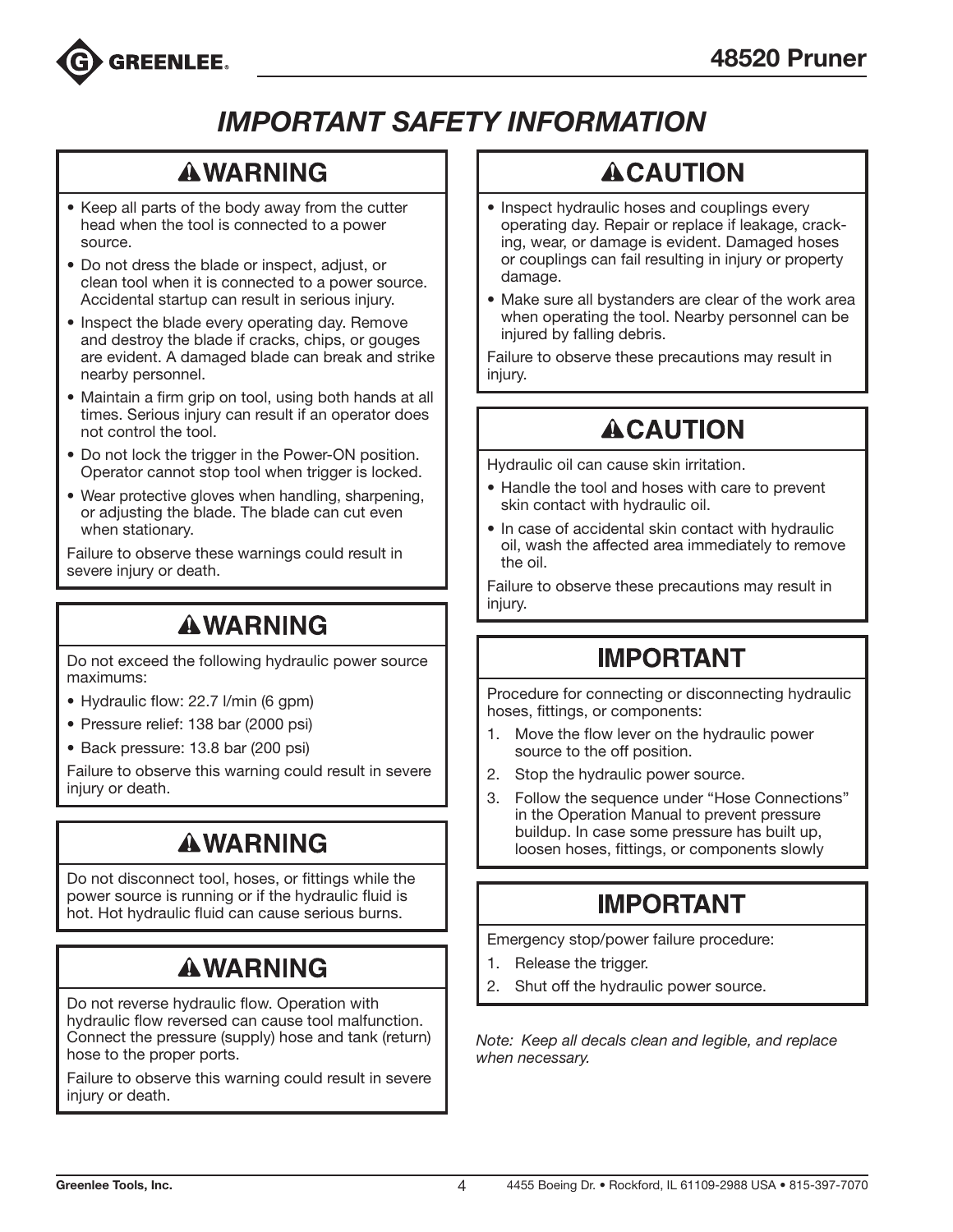

### **Maintenance**

The service life of the tool will be maximized by proper care and maintenance. The maintenance schedule that follows is recommended.



### **AWARNING**

Wear eye protection when operating or servicing this tool.

Failure to wear eye protection could result in serious eye injury from flying debris or hydraulic oil.

# **AWARNING**

- Do not dress the blade or inspect, adjust, or clean tool when it is connected to a power source. Accidental startup can result in serious injury.
- Inspect the blade every operating day. Remove and destroy the blade if cracks, chips, or gouges are evident. A damaged blade can break and strike nearby personnel.

Failure to observe these warnings could result in severe injury or death.

# **ACAUTION**

Inspect hydraulic hoses and couplings every operating day. Repair or replace if leakage, cracking, wear, or damage is evident. Damaged hoses or couplings can fail resulting in injury or property damage.

Failure to observe this precaution may result in injury.

#### Maintenance Schedule

*Daily*

- 1. Wipe all tool surfaces clean, especially the fiberglass extension, of grease, dirt and foreign material. If the fiberglass extension cannot be wiped clean, use any approved fiberglass cleaning products. Do not use solvents or gasoline to clean the fiberglass extension.
- 2. Inspect the cutter unit. Check for wear at the pivoting and sliding surfaces. Repair blades with nicks or gouges with a very fine file and a pocket whetstone. Remove and destroy any cutter blade with severe cracks, chips, or gouges.
- 3. Lubricate the pivoting and sliding surfaces several times every operating day with 20W or 30W oil. Apply a heavy coating to these surfaces before storing.
- 4. Several times a day the blade and hook must be dressed with a pocket whetstone. This keeps the cutting edge from rolling and chipping.
- 5. Make sure the extension tube connector nut and the cutter mounting bracket bolts are tightened securely.
- 6. Inspect hydraulic system hoses and fittings for signs of leaks, cracks, wear, or damage.
- 7. To prevent contamination, always install dust caps over couplers when tool is disconnected.

#### *Monthly*

Perform a thorough inspection of the hydraulic hoses and fittings as described in publication 99930323, SAE J1273 (Hose and Hose Assemblies).

#### Lubrication

Lubricate the indicated pivoting and sliding surfaces several times every operating day with 20W or 30W oil. Apply a heavy coating to these surfaces before storing.

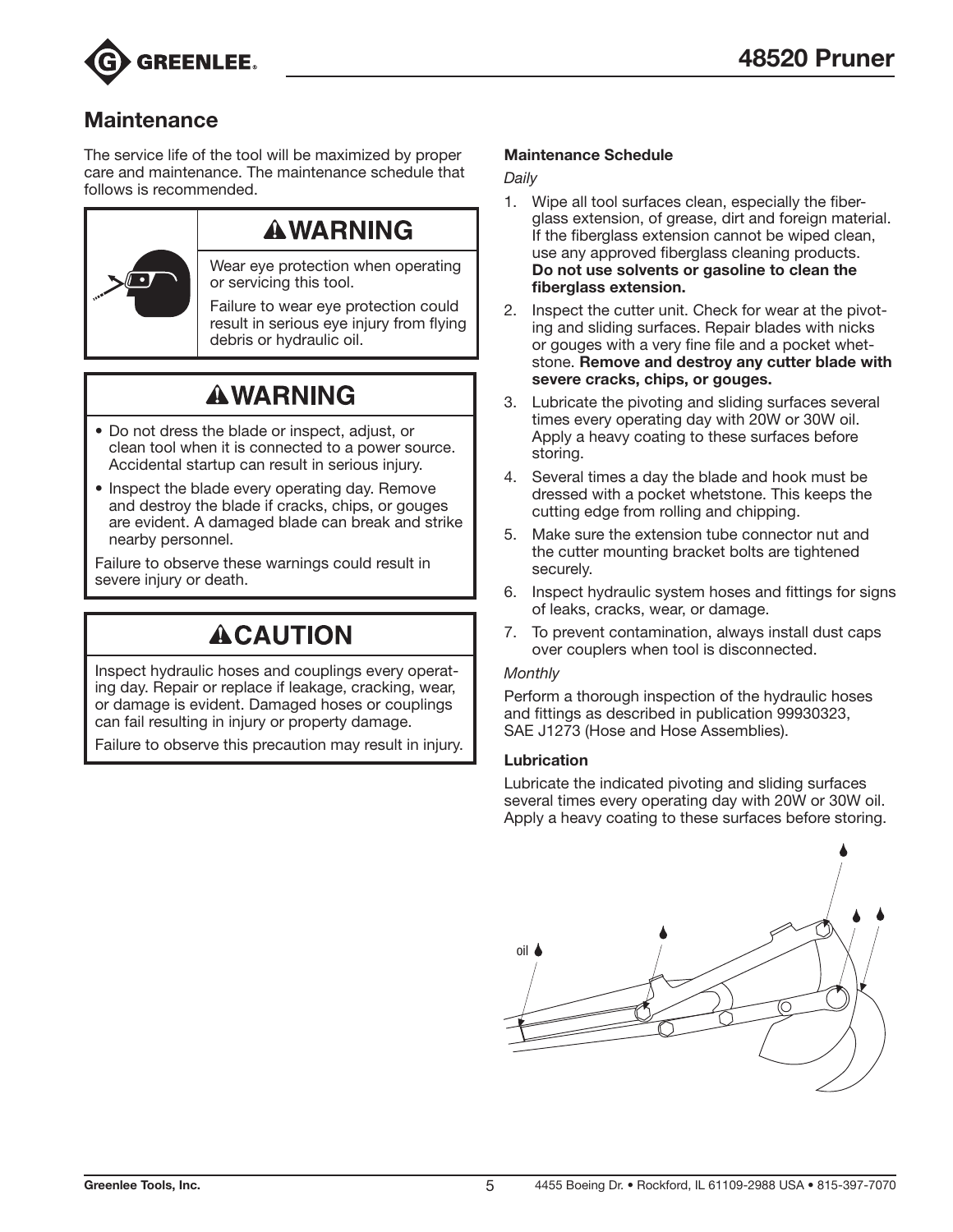

### Maintenance (cont'd)

#### Blade and Hook Maintenance

### **AWARNING**

Do not dress the blade or inspect, adjust, or clean tool when it is connected to a power source. Accidental startup can result in serious injury

#### Dressing the Cutter Blade and Hook

A buildup of metal, referred to as a wire edge, will form on the edge of a new blade as it seats across the face of the hook. This wire edge must be removed several times, until the blade seats itself to the hook.

Rough and dull edges may form on the cutter blade and the cutter hook from normal usage. Both components must be dressed with a pocket whetstone several times each operating day. This keeps the cutting edges sharp and prevents them from rolling and chipping.

- 1. Stop the power source.
- 2. Use the provided pocket whetstone (50423921) to remove the wire edge by rubbing the whetstone back and forth on the blade and hook until the surface irregularities are smooth and the blade edge is sharp.

#### Sharpening the Cutter Blade

When a blade has acquired deep nicks and gouges or has become too dull to be sharpened with a whetstone, remove the cutter blade and sharpen it with a fine metal-cutting file.

- 1. Disconnect the tool from the power source.
- 2. Remove the cutter blade from the tool. Refer to "Cutter Head" in the "Disassembly" section of this manual.
- 3. Sharpen the blade with a fine metal-cutting file.

*Note: When sharpening with a file, it is important to maintain the original shape and contour of the blade. An equal amount of material must be removed from all parts of the blade. Do not sharpen the blade to a thin, razor edge. This reduces the strength and shortens the service life of the blade. Do not overuse the file. It is not advisable to remove large amounts of metal from the blade.*

- 4. After the contoured side of the blade has been sharpened, turn it over so that the flat side is facing up. Dress the blade with a whetstone just enough to smooth away any nicks and irregular sharp edges that may have formed during sharpening of the contoured side of the blade.
- 5. Remove any nicks or rough edges on the hook with a pocket whetstone. The inner curve of the hook should have a beveled cutting edge. This can be achieved with the whetstone also. Failure to do this can ruin a new or sharpened blade.

#### Tension Adjustment

The tension adjustment should be checked after about one hour of use on a new cutter. A wearing-in process takes place during this time and the cutter pivot nut may need tightening.

The cutter hook and cutter blade must fit together snugly. If they are too tight, the cutter will not perform properly. If the fit is too loose, the tool will not cut cleanly, and damage to the tool may occur.

- 1. Disconnect the tool from the power source.
- 2. Remove hex nuts (1), shoulder bolts (2), and guide roller (3).
- 3. Remove the #10 cap screw and lock washer (4, 5).
- 4. Remove the cutter bolt lock (6).
- 5. Tighten shoulder bolt (7) to a very heavy drag when the blade is opened or closed. This drag can be tested manually without hydraulic power. When heavy drag has been set, loosen shoulder bolt (7) one-quarter (1/4) turn.
- 6. Using one wrench on the shoulder bolt (7) and a second wrench on the nut, tighten the nut. The tension is correct when a moderate drag is felt when moving the cutter blade by hand.

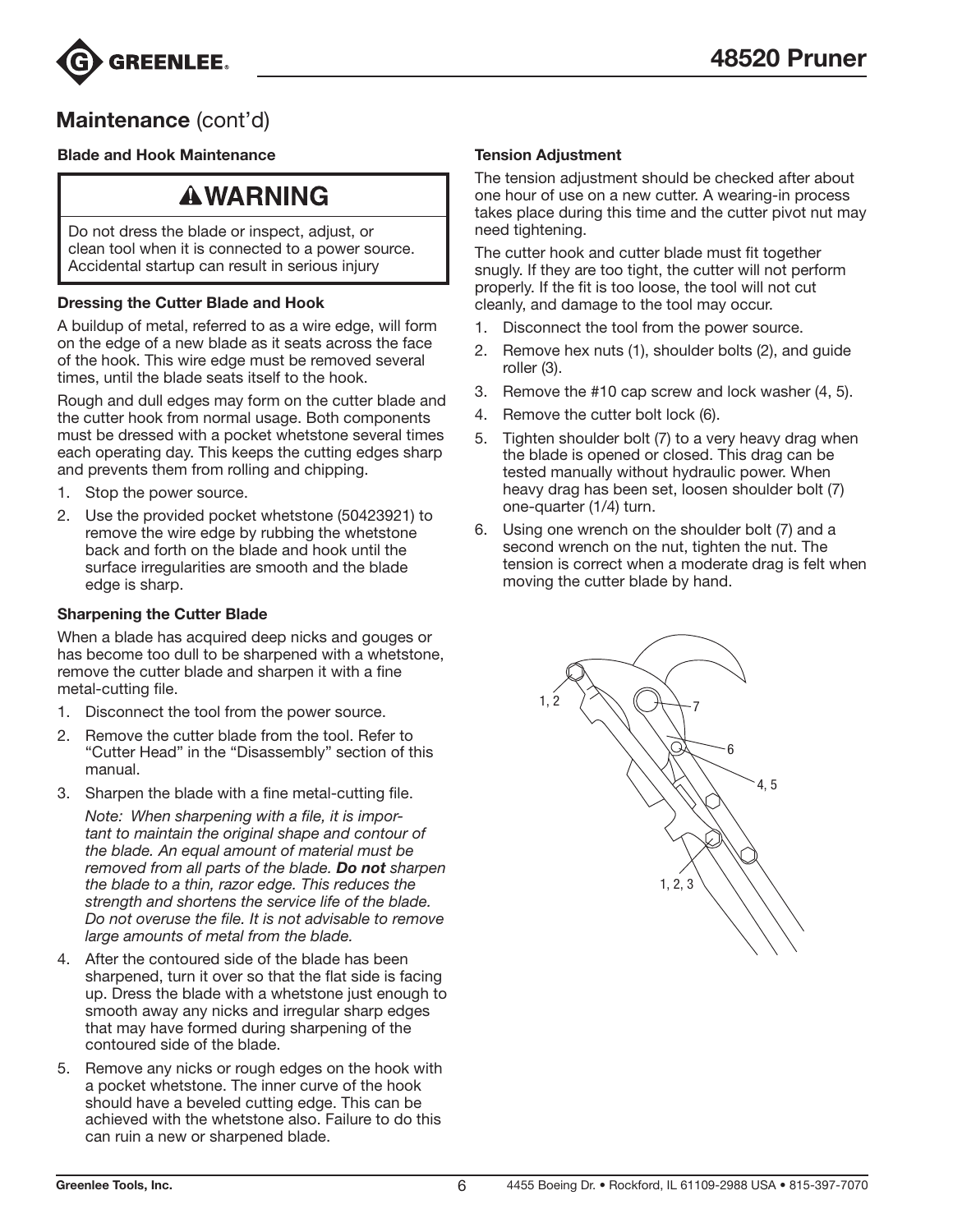

### Maintenance (cont'd) Troubleshooting

#### Closure Adjustment

Proper closure adjustment of the cutter is set at the factory and should not be readjusted until repeated sharpening of the blade or installation of a new blade requires it. When open, the flat edge of cutter blade should be flush with an imaginary line between the two protrusions on the connector link as shown below.



When closed, the blade should cover 5 mm (3/16") on the face of the cutter hook.

If the blade is improperly adjusted, blade closure must be readjusted while the blade is in the fully open position.

- 1. Stop the power source and disconnect the tool from the power source.
- 2. Loosen jam nut on lower end of outer extension tube.
	- If blade overlaps less than 5 mm (3/16"), or if blade opening is too great, thread the outer extension tube further onto the actuator end.
	- If blade overlaps more than 5 mm (3/16"), or if blade is not opening far enough, unscrew the outer extension tube from the actuator end.
- 3. Tighten the nut.

Connect the tool to power source and actuate several times. Blade action should be smooth and uniform from fully-open position to fully-closed position [5 mm (3/16") beyond the hook edge]. There should be no sloppiness in the cutter unit linkage.

Repeat the above procedure until blade closure is correct.

#### Before You Begin

- 1. Tool must be connected to the correct power source system. Refer to the Specifications and Parts manual for the type of hydraulic system required. Verify the power source hydraulic system.
- 2. Verify that the pressure and return hoses are connected properly to the tool and power source ports.
- 3. Power source reservoir must be filled to FULL mark with hydraulic fluid.
- 4. Start the power source. All power source shut-off devices must be engaged or opened (clutchengaged, separate ON/OFF valves open, etc.).
- 5. After verifying all of the above, check the tool to see if it operates.

If the tool does not operate, it will be necessary to pinpoint the tool, hose, or power source as the problem area. The following steps will help to determine the problem area.

#### Determine the Problem Area

- 1. Check the power source and pressure if the proper gauges and tools are available. If these items are not available, proceed to the next step.
- 2. Stop the power source.
- 3. Disconnect the tool from the hoses and power source.
- 4. Connect a known working tool to the hoses and power source. Refer to the tool's operator's manual for correct hookup procedure. Start the power source.
	- If the known working tool operates, the problem is in the disconnected tool. Refer to the Troubleshooting charts in this manual.
	- If the known working tool does not operate, the problem is likely to be in the hoses or the power source. Proceed to next step.
- 5. Stop the power source.
- 6. Disconnect the existing hoses from the known working tool and power source.
- 7. Connect a different set of hoses to the known operating tool and power source. Start the power source.
	- If the known working tool operates with the different set of hoses, the problem is in the disconnected hoses.
	- If the known working tool does not operate, the problem is in the power source. Refer to your power source operator's manual for troubleshooting.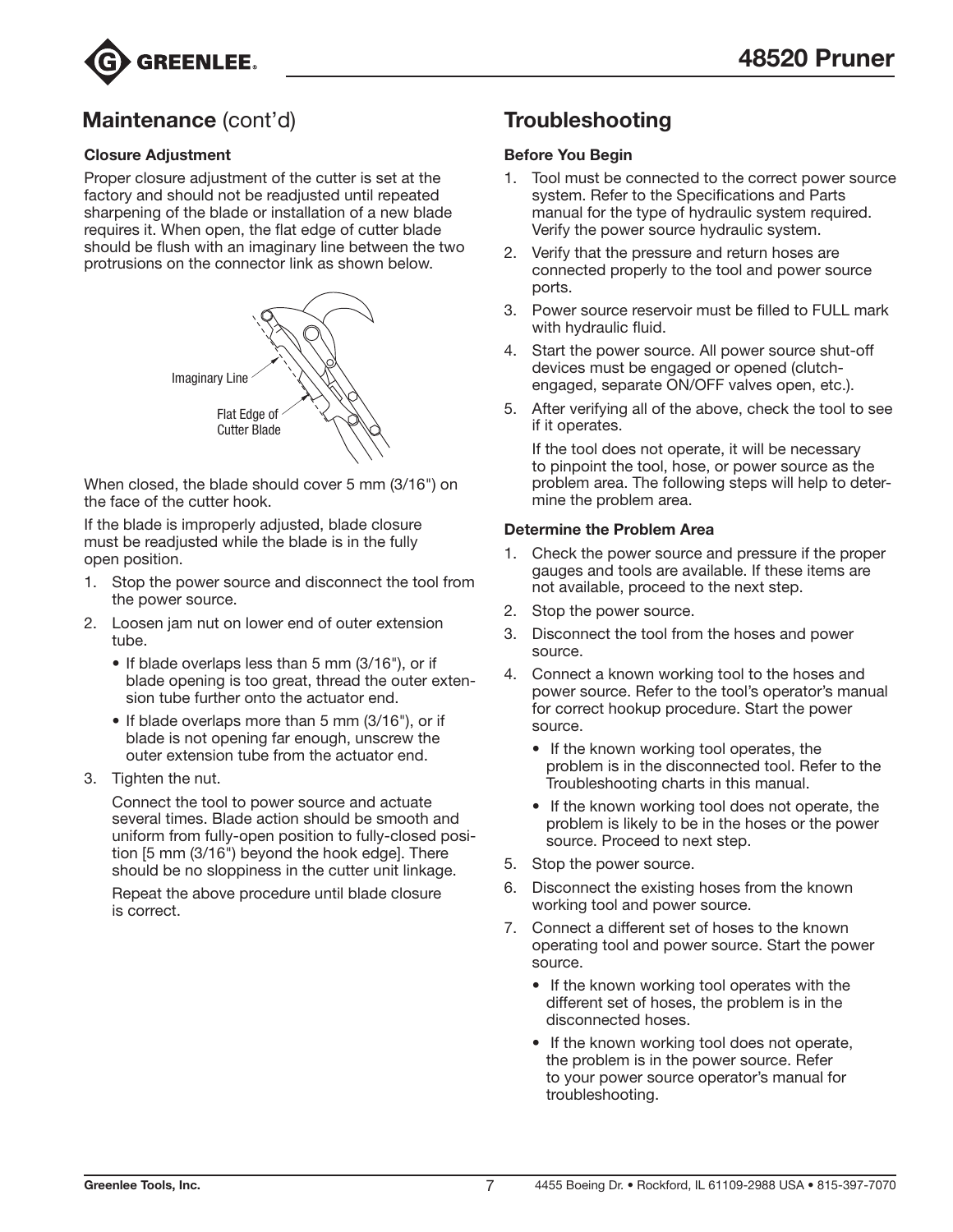

## Troubleshooting (cont'd)

| Problem                       | <b>Probable Cause</b>                                        | <b>Probable Remedy</b>                                                                                                                                                                                                       |  |  |
|-------------------------------|--------------------------------------------------------------|------------------------------------------------------------------------------------------------------------------------------------------------------------------------------------------------------------------------------|--|--|
| Tool inoperative.             | Tool connected to improper power<br>source hydraulic system. | Verify that the power source meets the specifications.<br>Refer to the Specifications and Parts manual.                                                                                                                      |  |  |
|                               | No hydraulic fluid in system or fluid<br>level low.          | Check fluid level. Fill to FULL mark. Check system<br>for leaks.                                                                                                                                                             |  |  |
|                               | Incorrect fluid viscosity.                                   | Use fluid viscosity recommended. Refer to the<br>Specifications and Parts manual.                                                                                                                                            |  |  |
|                               | Tool components loose.                                       | Tighten component hardware.                                                                                                                                                                                                  |  |  |
|                               | Dirt, contaminants, etc., in tool<br>components.             | Disassemble tool and clean components.                                                                                                                                                                                       |  |  |
|                               | Tool components worn or<br>damaged.                          | Disassemble tool. Replace worn or damaged<br>components.                                                                                                                                                                     |  |  |
| Tool operates<br>erratically. | Hydraulic fluid cold.                                        | Viscosity of oil may be too high at start of tool<br>operation. Allow oil to warm to operating temperature.<br>Actuating tool intermittently will reduce time required<br>to warm oil to an efficient operating temperature. |  |  |
|                               | Air in hydraulic system.                                     | Check pump suction line for damage or loose clamps.<br>Tighten clamps or replace components if necessary.<br>Fill reservoir.                                                                                                 |  |  |
|                               | Tool components sticking or<br>binding.                      | Check for dirt or gummy deposits. Clean components.<br>Check for worn or damaged components.<br>Replace components.                                                                                                          |  |  |
|                               | Dirt, contaminants, etc., in tool<br>components.             | Disassemble tool and clean components.                                                                                                                                                                                       |  |  |
| Tool operates slowly.         | Power source components not<br>adjusted correctly.           | Refer to power source operator's manual for<br>recommended speed, flow, and pressure settings.                                                                                                                               |  |  |
|                               | Hydraulic fluid cold.                                        | Viscosity of oil may be too high at start of tool<br>operation. Allow oil to warm to operating temperature.<br>Actuating tool intermittently will reduce time required<br>to warm oil to an efficient operating temperature. |  |  |
|                               | Hydraulic fluid level low.                                   | Check fluid level. Fill to FULL mark. Check system<br>for leaks.                                                                                                                                                             |  |  |
|                               | Hydraulic fluid viscosity too heavy.                         | Use fluid viscosity recommended. Refer to the<br>Specifications and Parts manual.                                                                                                                                            |  |  |
|                               | Tool components loose.                                       | Tighten component hardware.                                                                                                                                                                                                  |  |  |
|                               | Dirt, contaminants, etc., in tool<br>components.             | Disassemble tool and clean components.                                                                                                                                                                                       |  |  |
|                               | Tool components worn or<br>damaged.                          | Disassemble tool. Replace worn or damaged<br>components.                                                                                                                                                                     |  |  |
| Tool leaks hydraulic          | Tool components loose.                                       | Tighten component hardware.                                                                                                                                                                                                  |  |  |
| fluid.                        | Tool components worn or<br>damaged.                          | Disassemble tool. Replace worn or damaged<br>components.                                                                                                                                                                     |  |  |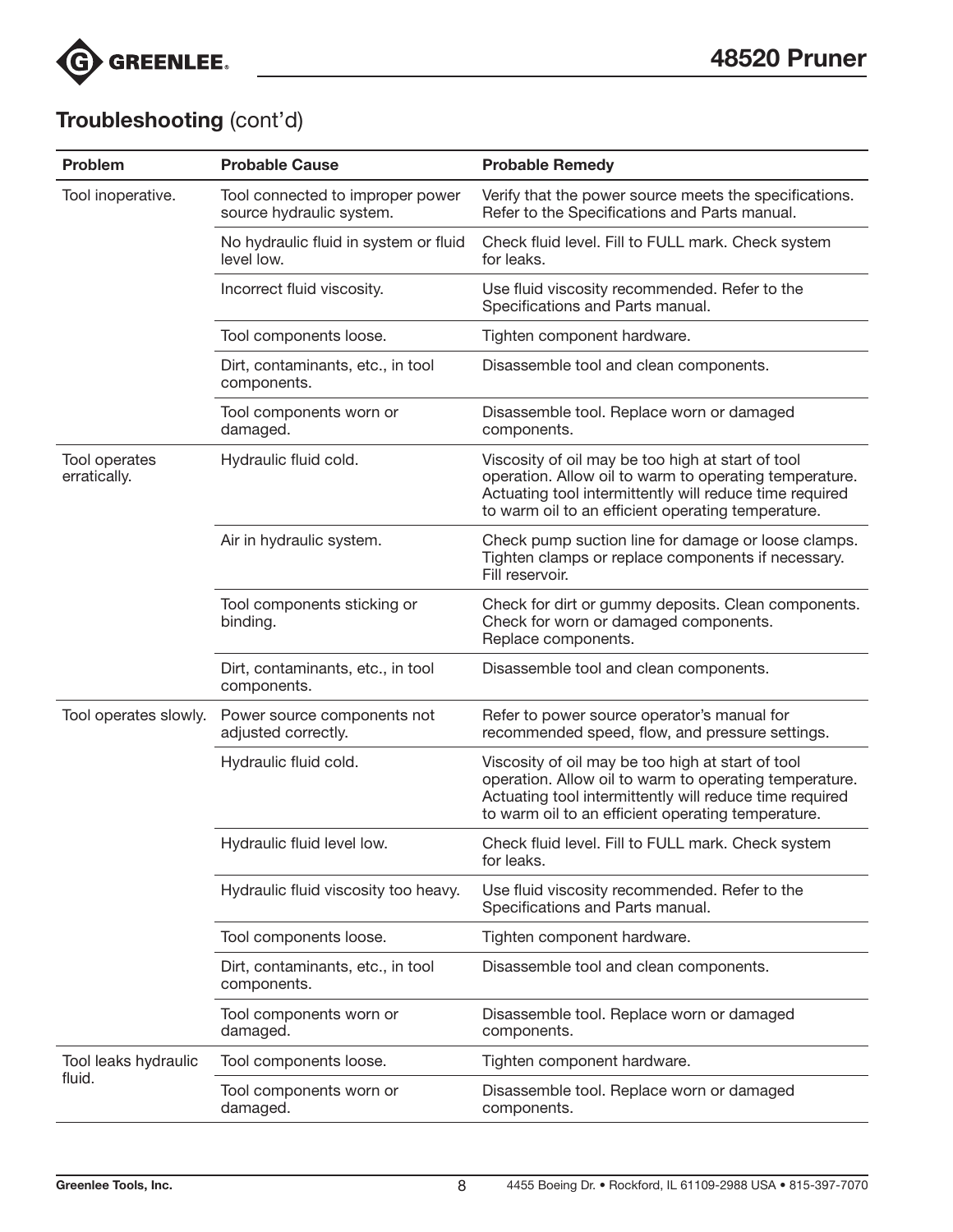

## Troubleshooting (cont'd)

| Problem                                   | <b>Probable Cause</b>                                                    | <b>Probable Remedy</b>                                                                                                       |
|-------------------------------------------|--------------------------------------------------------------------------|------------------------------------------------------------------------------------------------------------------------------|
| Tool feels hot.                           | Hydraulic fluid level low.                                               | Check fluid level. Fill to FULL mark. Check system for<br>leaks.                                                             |
|                                           | Hydraulic fluid viscosity exceeds<br>specifications.                     | Use fluid viscosity recommended. Refer to the<br>Specifications and Parts manual.                                            |
|                                           | Hydraulic fluid dirty.                                                   | Drain reservoir, flush and fill with clean fluid.<br>Change filter.                                                          |
|                                           | Tool control valve stuck in partial<br>power-on position                 | Free spool so it returns to neutral position.                                                                                |
|                                           | Power source components not<br>adjusted correctly.                       | Refer to power source operator's manual for<br>recommended speed, flow, and pressure settings.                               |
|                                           | Dirt, contaminants, etc., in tool<br>components.                         | Disassemble tool and clean components.                                                                                       |
|                                           | Worn or damaged O-rings or<br>gaskets.                                   | Replace worn or damaged O-rings or gaskets.                                                                                  |
|                                           | Tool components worn or<br>damaged.                                      | Disassemble tool. Replace worn or damaged<br>components.                                                                     |
| Tool control valve                        | Check for dirt or gummy deposits.                                        | Clean components.                                                                                                            |
| sticks or works hard.                     | Misalignment or binding of control<br>linkage.                           | Correct alignment. Lubricate linkage joints.<br>Replace damaged components.                                                  |
|                                           | Valve components worn or<br>damaged.                                     | Disassemble valve and replace worn or damaged<br>components.                                                                 |
| Tool operates<br>backwards.               | Hydraulic flow reversed to tool.                                         | Reverse flow to tool. Check for valve in system that<br>has reversed flow. Check hoses for proper flow.                      |
|                                           | Hydraulic pressure and return lines<br>connected to opposite tool ports. | Disconnect hoses. Reverse couplers.<br>Reconnect hoses to proper tool ports.                                                 |
|                                           | Tool components assembled<br>incorrectly.                                | Disassemble tool. Reassemble correctly.                                                                                      |
| Tool operates, but<br>blade does not cut. | Cutter blade loose.                                                      | Tighten cutter blade nut and bolt securely. Refer to<br>"Tension Adjustment" in the "Maintenance" section of<br>this manual. |
|                                           | Cutter blade not closing properly.                                       | Readjust blade closure. Refer to "Closure Adjustment"<br>in the "Maintenace" section of this manual.                         |
|                                           | Cutter blade dull.                                                       | Remove blade and sharpen, or install a sharp,<br>new blade.                                                                  |
| Extension assembly<br>loose.              | Loose extension connector nut.                                           | Tighten extension connector nut.                                                                                             |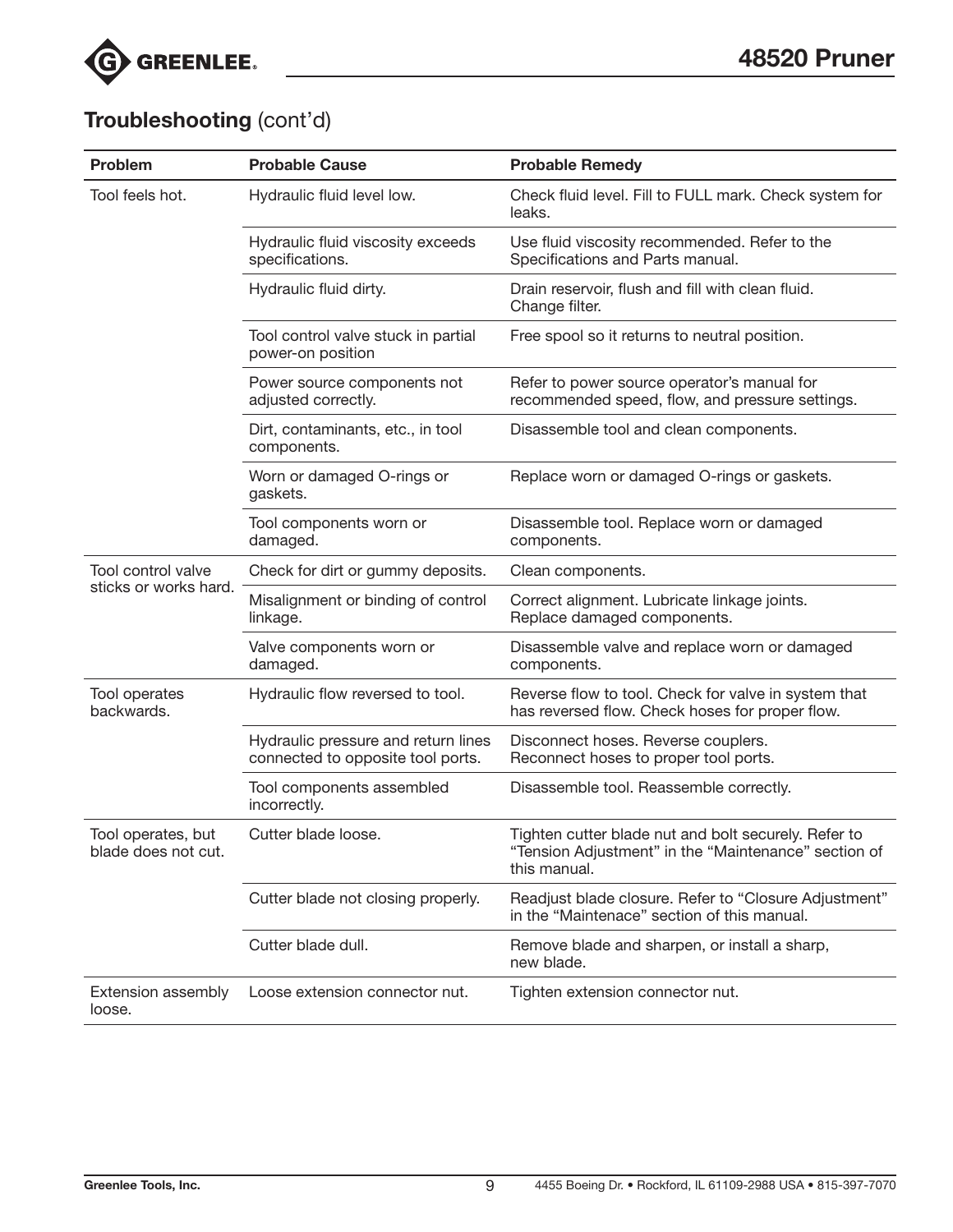

### **Disassembly**

Complete disassembly of the tool is not recommended. If a complete overhaul is necessary, return the tool to your nearest authorized Greenlee service center.

| <b>AWARNING</b>                                                                                                                                                            |  |  |  |
|----------------------------------------------------------------------------------------------------------------------------------------------------------------------------|--|--|--|
| Skin injection hazard:                                                                                                                                                     |  |  |  |
| • Do not use hands to check for<br>leaks.                                                                                                                                  |  |  |  |
| • Do not hold hose or couplers<br>while the hydraulic system is<br>pressurized.                                                                                            |  |  |  |
| • Depressurize the hydraulic system<br>before servicing.                                                                                                                   |  |  |  |
| Oil under pressure easily punctures<br>skin causing serious injury, gangrene,<br>or death. If you are injured by escap-<br>ing oil, seek medical attention<br>immediatelv. |  |  |  |

# **AWARNING**

Do not disconnect tool, hoses, or fittings while the power source is running or if the hydraulic fluid is hot. Hot hydraulic fluid can cause serious burns.

## **IMPORTANT**

Procedure for connecting or disconnecting hydraulic hoses, fittings, or components:

- 1. Move the flow lever on the hydraulic power source to the off position.
- 2. Stop the hydraulic power source.
- 3. Follow the sequence under "Hose Connections" in the Operation Manual to prevent pressure buildup. In case some pressure has built up, loosen hoses, fittings, or components slowly

The disassembly procedure is divided into sections of the tool. Disassemble only the section(s) necessary to complete the repair.

Disassemble the tool on a flat, clean surface. Take care not to lose or damage any parts that may fall free during disassembly.

Inspect all parts as they are disassembled and mating parts in tool that are not removed for signs of damage, wear, cracks, etc. Replace any parts which appear to be damaged.

When removing O-rings which must slide over sharp surfaces, be careful not to damage the O-rings. Use a rolling motion, and apply hydraulic fluid to ease removal of O-rings if necessary.

#### Cutter Head

- 1. Remove hex nut (51), shoulder bolt (49), and guide roller (50).
- 2. Remove hex nut (51) and shoulder bolt (63). Remove connector link (48).
- 3. Remove socket head cap screw (60) and lock washer (59). Remove bolt lock (56).
- 4. Remove elastic stop nut (58), hex head cap screw (57), and shim (54). Remove shear blade (53).
- 5. Remove hex head cap screws (62), lock washers (61), cutter hook (52), and cutter brace (55).
- 6. Loosen connector nut and unscrew cutter mount (47) from extension tube (45). Remove O-ring (46).

#### Outer Extension Tube and Inner Pull Rod

- 1. Loosen jam nut (68) and remove outer extension tube (45) from upper end actuator (27).
- 2. Remove retainer sleeve (44) and pin (43) from lower extension rod end to disconnect the inner pull rod (42).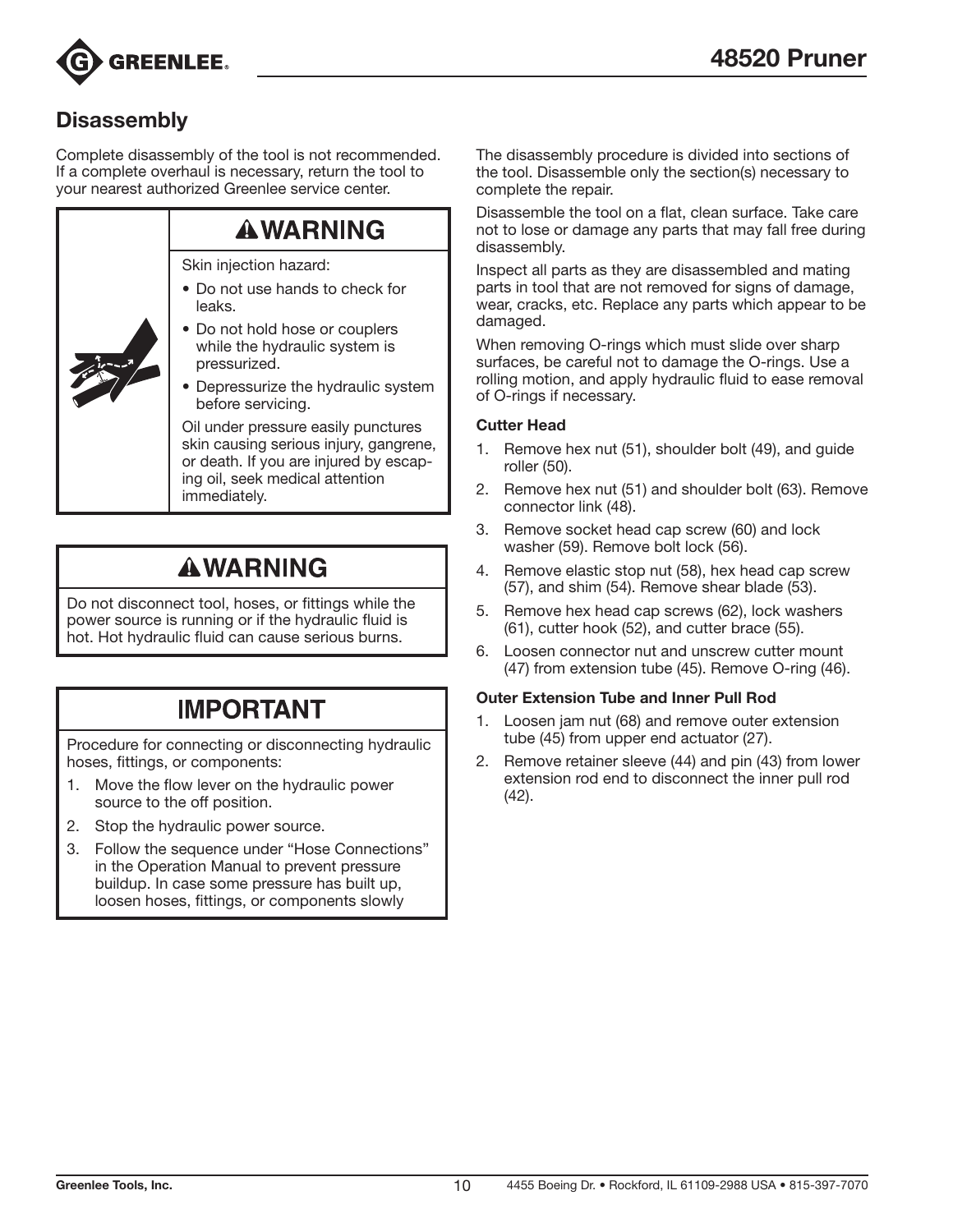

### Disassembly (cont'd)

#### Ram and Piston Actuator

- 1. Remove jam nut (68) from upper end actuator (27).
- 2. Use a strap wrench to unscrew cylinder (19) from upper end (27). The piston and rod assembly (20) will remain in cylinder (19) when unscrewing and removing from upper end (27).
- 3. Remove internal retaining ring (32), seal retainer (31), rod seal (30), rod seal support (29), felt breather filter (28), and O-ring (15) from upper end (27).
- 4. Remove piston and rod assembly (20) with seal (21, 22), etc., from cylinder (19).
- 5. Remove the seal (21, 22) from piston and rod assembly (20).
- 6. Remove the internal retaining ring (18) from inside of piston and rod assembly (20). Remove seal body (26) from piston and rod assembly and O-rings (24, 25) from seal body (26).
- 7. Remove O-ring (15) from handle (1). Remove internal retaining ring (18) which secures return tube assembly (17) into the handle (1). Remove return tube assembly. Remove O-ring (16) from return tube assembly.
- 8. Remove the round slotted head machine screws (14) and internal tooth lock washers (13). Remove trigger guard (12).
- 9. Remove the external retaining rings (11) and slide trigger pivot pin (10) out of handle (1). Remove trigger (9).
- 10. Remove retaining ring (6) from valve handle (1) opposite trigger side. Also remove washer (8) and spring (7). Remove retaining ring (6) from trigger side, washer (5). Remove spool (3).

### Inspection

- 1. Cutter Blade (53): Cutting surface must be smooth and free of grooves, nicks, or gouges. If blade has minor grooves, nicks, or gouges, remove them and sharpen blade with a file or the pocket whetstone provided with tool. If blade has severe damage, replace the blade. Both holes in blade are pivot holes. If either hole is out-of-round, replace blade.
- 2. Cutter Hook (52): The surface of the cutter hook which mates with the cutter blade (53) must be smooth and free of nicks or gouges. If hook has minor blemishes, remove them with a file. The inner radius of hook's cutting surface must be beveled slightly with a pocket whetstone provided with tool.
- 3. Valve Spool (3): All surfaces must be smooth and free of grooves, nicks, or scratches. If it has grooves, nicks, or scratches, replace the spool.
- 4. Piston and Rod Assembly (20): All surfaces must be smooth and free of grooves, nicks, or scratches. If either component has grooves, nicks, or scratches, replace the component.
- 5. Cylinder (19): All inner surfaces must be smooth and free of grooves, nicks, or scratches. If either component has severe grooves, nicks, or scratches, replace the component.
- 6. Inner Extension Assembly (42): All components must be straight and free of damage. Replace if bent or damaged.
- 7. O-Rings and Seals: Always replace O-rings and seals in components that have been disassembled with new O-rings and seals during assembly. A packing kit is available that includes all O-rings and seals.
- 8. Felt Breather Filter (28): Always replace the felt breather filter with a new breather filter during assembly.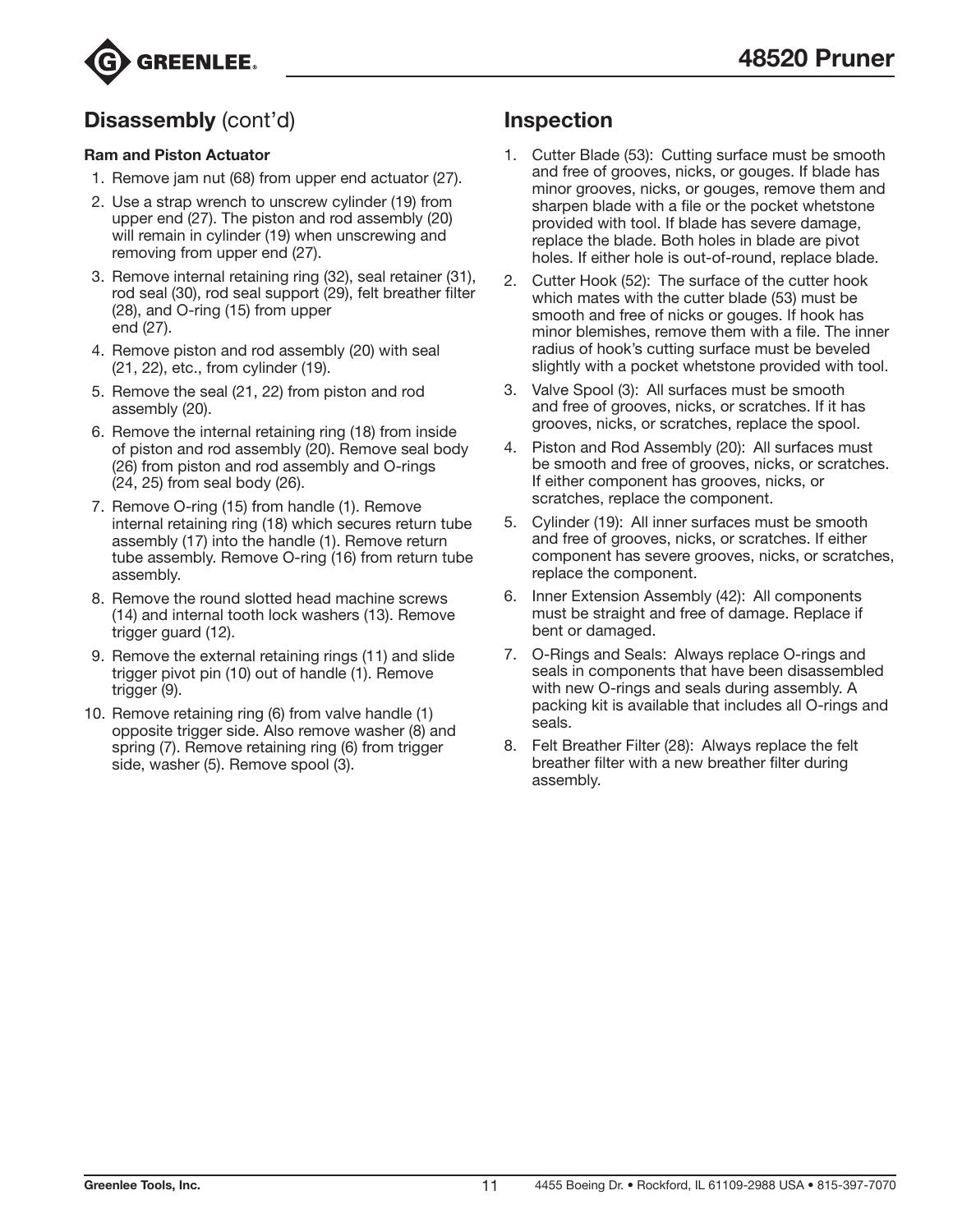

### Assembly

When assembling parts, refer to the Illustrations and Parts Lists for correct orientation and placement of parts.

Clean all parts with solvent and then dry thoroughly. Do not expose O-rings or other packing components to solvent for long periods of time.

Inspect all parts as they are assembled for signs of damage, wear, cracks, etc. Do not install any parts which appear to be damaged.

Apply hydraulic fluid or O-ring lubricant to all O-rings and all metal surfaces which O-rings must slide over. When installing an O-ring over a sharp edge, use a rolling action to avoid damage to the O-ring.

Wherever assembled parts cause metal-to-metal contact, coat the surfaces with hydraulic fluid or O-ring lubricant.

#### Handle and Valve

- 1. Install O-ring (2), spool (3), spring (7), washer (8), and retaining ring (6) to upper end of insulated valve body handle (1).
- 2. Install O-ring (4), washer (5), and retaining ring (6) on lower end of valve body handle (1).
- 3. Position trigger (9) on valve handle (1), aligning holes in each component. Install trigger pivot pin (10) and secure in place with two external retaining rings (11).
- 4. Position trigger guard (12) on handle (1) and secure with round slotted head cap screws (14) and internal tooth lock washers (13). On later model pruners, use two button-head screws to secure one end guard to the handle.
- 5. Install O-ring (15) onto handle (1).
- 6. Install O-ring (16) on return tube assembly (17). Install return tube assembly in the handle and secure in place with internal retaining ring (18).
- 7. Install felt breather filter (28), rod seal support (29), rod seal (30), and seal retainer (31) into upper end (27). Secure components in place with internal retaining ring (32). Install O-ring (15) on upper end (28).
- 8. Install ball (37), spring (38), pin (39), plug (40), and O-ring (36) in sleeve (35).
- 9. Clamp upper end (27) in a vise and thread cylinder (19) onto upper end (27). Tighten with a strap wrench.
- 10. Use steps 12 through 22 to install piston seal (21, 22) on piston and rod assembly (20).
- 11. Place O-ring on piston (21).
- 12. Place the piston seal (22) in the groove as shown.



13. Bend the seal over as shown. This will help hold the seal in the groove when installing.



14. Remove the seal from the groove.

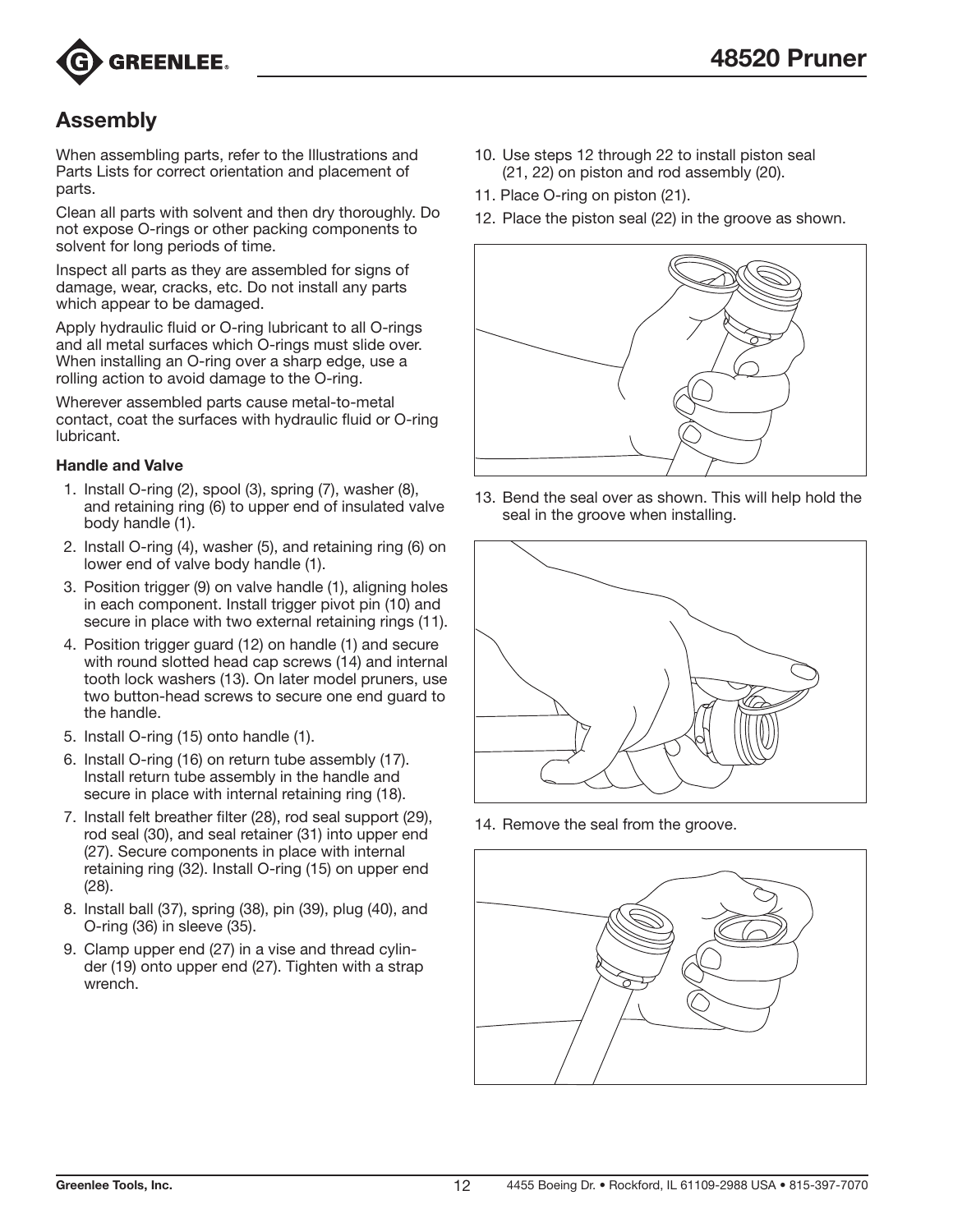

### Assembly (cont'd)

#### Handle and Valve (cont'd)

15. Place the bent section of the seal in the groove on the piston as shown.



- 16. Install seal by using a blunt tool with no sharp corners or edges, such as the shank portion of an O-ring installation tool.
- 17. Stretch the seal over the outside diameter of the piston until it is in the groove.

*Note: Overstretching will break the seal.*



18. The piston seal will be stretched out of shape when installed in the groove. Place the piston with the seal installed on a clean, flat surface and roll it back and forth to reshape the seal.

19. Use a sizing tube fixture to compress and form the seal back to the original shape. The dimensions for this fixture are as shown. The tapered surface must be smooth—approximately a 16 micro finish.



20. Lubricate the tapered fixture end with oil or grease.

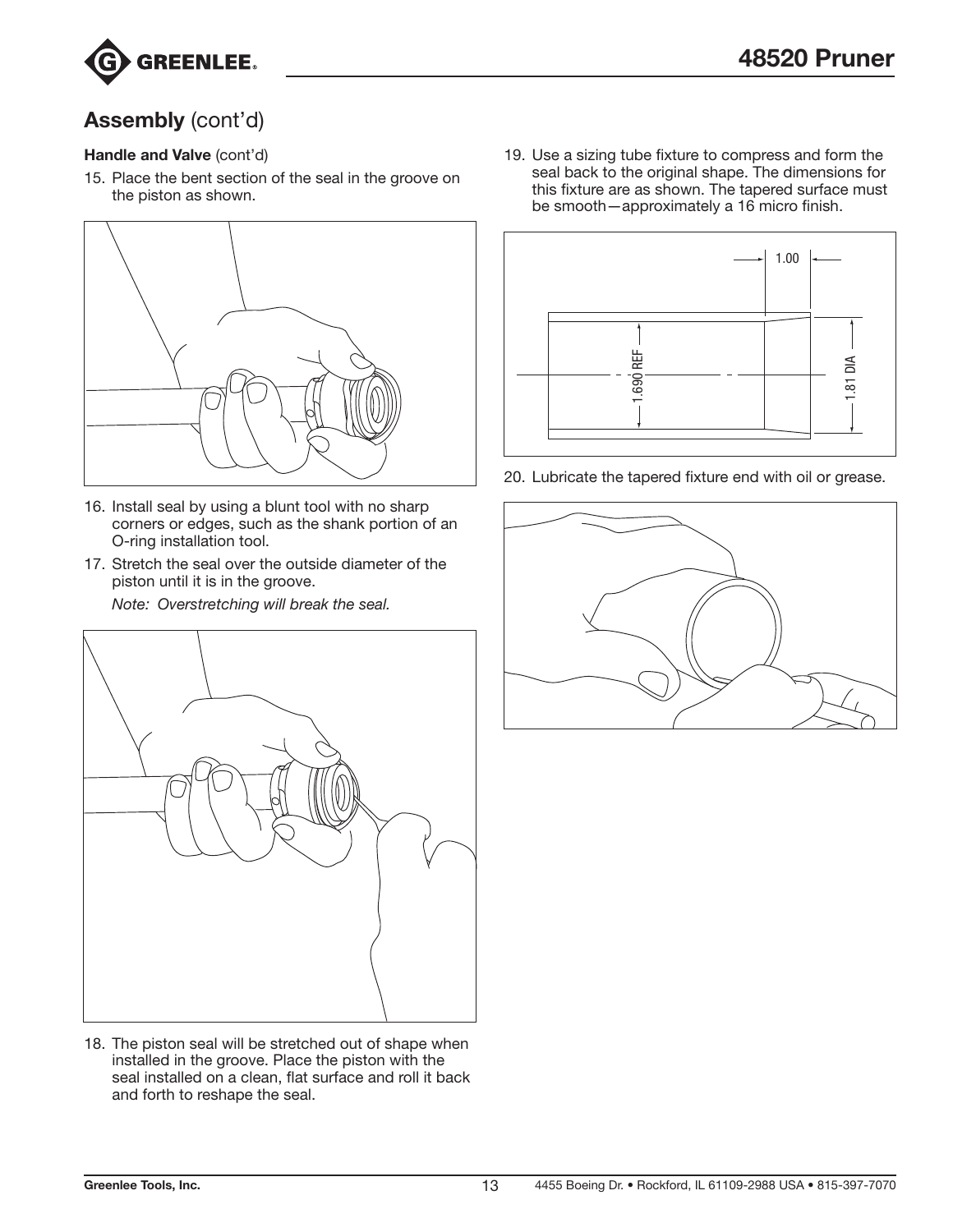

### Assembly (cont'd)

#### Handle and Valve (cont'd)

21. Place the piston with the seal in the tapered end of the fixture and push it down and completely through.





- 22. Install O-rings (24, 25) on seal body (26). Install seal body and O-rings (24, 25, 26) in bottom end of piston and rod assembly (20) and secure into place with internal retaining ring (18).
- 23. Slide piston and rod assembly (20) in cylinder and upper end assembly.
- 24. Screw handle assembly (1) onto cylinder (19). Seal retainer (41) into end of the upper end (27). Thread nut (68) onto upper end (27) approximately 25 mm  $(1")$ .

#### Outer Extension Tube and Inner Pull Rod

- 1. Install pull rod (42) to piston assembly (20) with pin (43) and secure with sleeve (44).
- 2. Slide outer tube assembly (45) over inner pull rod (42) and screw onto upper actuator end (27). Thread the jam nut (68) onto the outer tube (45). Refer to "Closure Adjustment" in the " Maintenance" section of this manual.

#### Cutter Head

- 1. Screw cutter mount (47) in end of outer extension tube (45).
- 2. Fasten cutter hook (52) and cutter brace (55) to opposing sides of cutter mount (47) with hex head cap screws (62) and lock washers (61).
- 3. Position cutter blade (53) and washer (54) between cutter hook (52) and cutter brace (55). Secure cutter blade (53) with hex head shoulder bolt (57) and hex nut (58).

*Note: The cutter hook (52) and cutter blade (53) must fit together snugly. If they are too tight, the cutter will not perform properly. If the fit is too loose, the tool will not cut cleanly and damage to the tool may occur. Wood may jam in between the hook and cutter blade, springing them apart and permanently bending either one.*

4. Install bolt lock (56) on cutter brace (55) and secure with socket head cap screw (60) and lock washer (59).

*Note: If slot in bolt lock (56) does not align with hole in cutter brace (55), turn bolt lock over. This will allow bolt lock to be positioned so that slot will line up with matching hole in the cutter brace, allowing socket head cap screw (60) to secure it in place.*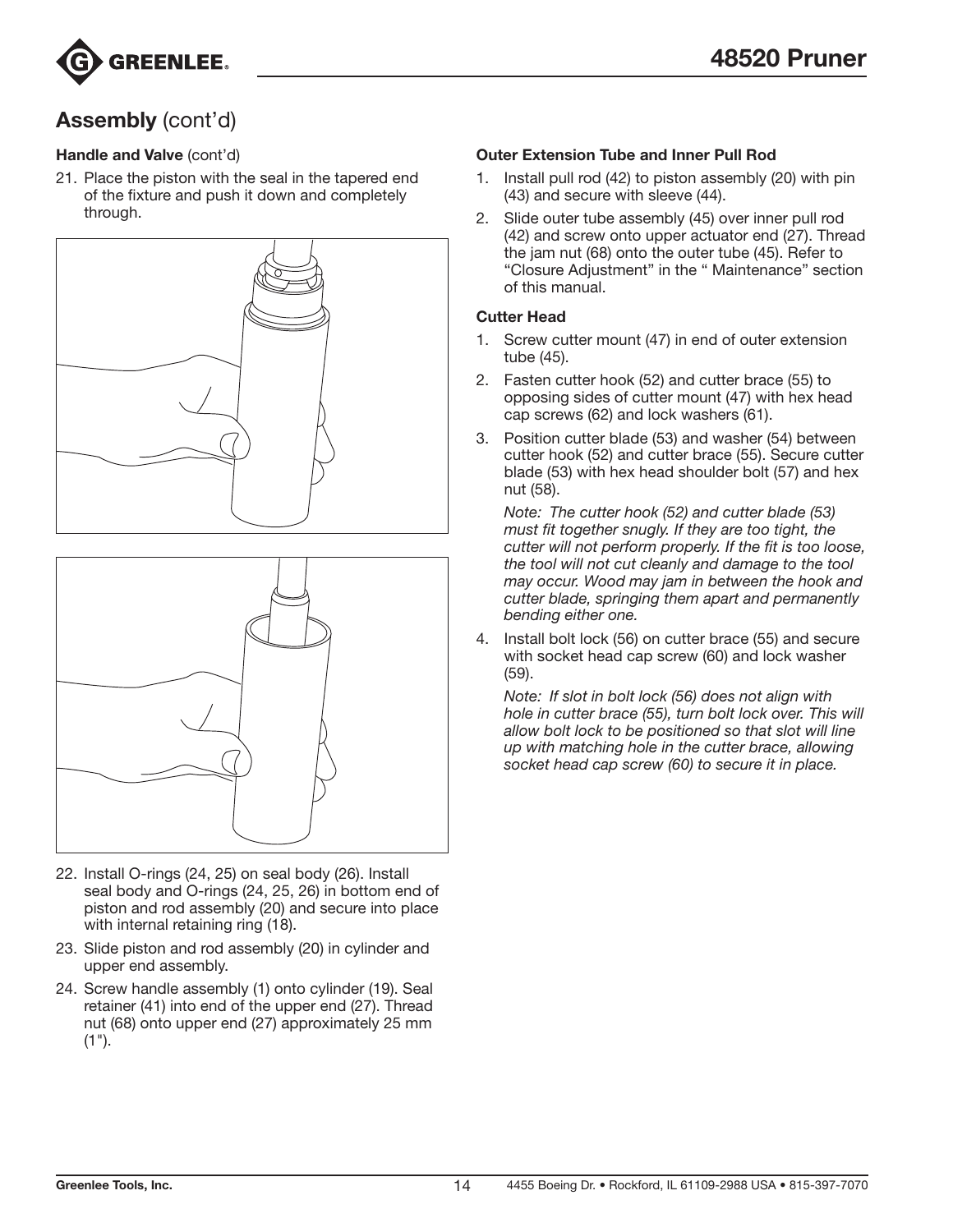

### Illustration—Serial Code FRK

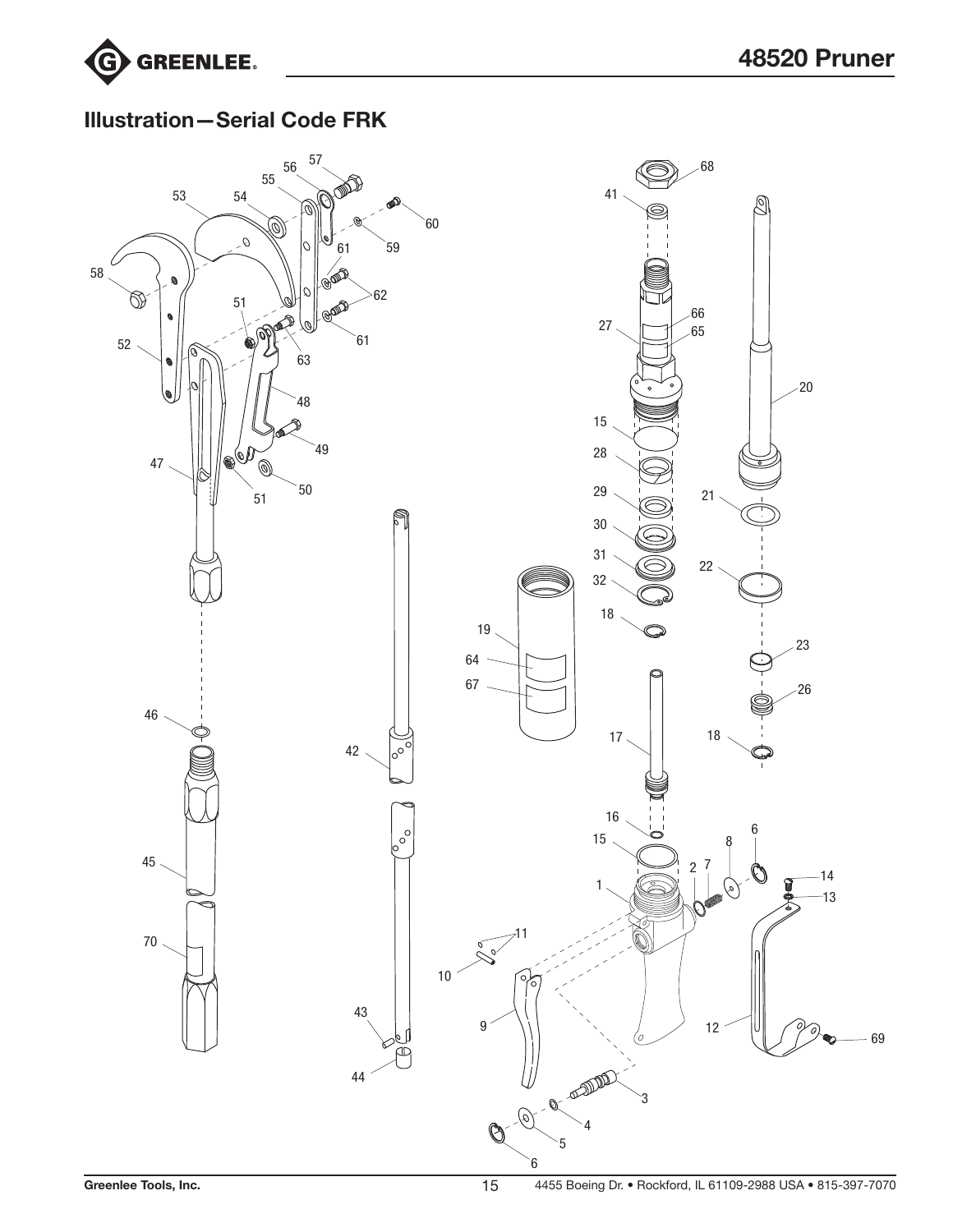

### Parts List—Serial Code FRK

|                | UPC No.<br>Kev 78-3310- Part No. |                      | <b>Description</b><br>Qty          |          | <b>UPC No.</b><br>Key 78-3310- Part No. |                      | <b>Description</b>                | Qtv |
|----------------|----------------------------------|----------------------|------------------------------------|----------|-----------------------------------------|----------------------|-----------------------------------|-----|
| $\mathbf{1}$   | 48813                            | 50488139             |                                    | 42       | 48183                                   | 50481835             |                                   |     |
| $2^*$          |                                  |                      | O-ring, .562 x .750 x .093-681     | 43       | 42405                                   | 50424052             |                                   |     |
| 3              | 01725                            | 52063245             |                                    | 44       | 42442                                   | 50424422             |                                   |     |
| $4^*$          |                                  |                      | O-ring, .437 x .562 x .062-68 1    | 45       | 48167                                   | 50481673             |                                   |     |
| 5              | 43401                            | 50434012             |                                    | $46*$    |                                         |                      | O-ring, .562 x .750 x .093-701    |     |
| 6              | 41712                            | 50417122             |                                    | 47       | 48172                                   | 50481720             |                                   |     |
| 7              | 42865                            | 50428651             | Spring, compression,               | 48<br>49 | 42406<br>41149                          | 50424062<br>50411492 | Bolt, 5/16-24 x 1.125 1           |     |
| 8              | 41095                            | 50410952             |                                    | 50       | 42401                                   | 50424013             |                                   |     |
| 9              | 42576                            | 50425760             |                                    | 51       | 41367                                   | 50413671             | Nut, hex, 5/16-24, lock 2         |     |
| 10             | 42547                            | 50425471             |                                    | 52       | 48197G                                  | 50481975             |                                   |     |
| 11             | 42827                            | 50428270             |                                    | 53       | 42508                                   | 50425081             |                                   |     |
| 12<br>13       | 48817<br>42812                   | 50488171<br>50428121 | Washer, lock, #10, internal tooth1 | 54       | 40001                                   | 50400015             | Washer, flat, .484 x 1.50 x .010, |     |
| 14             | 41677                            | 50416770             | Screw, machine, #10-32 x .375,     | 55       | 42510                                   | 50425103             |                                   |     |
|                |                                  |                      |                                    | 56       | 42502                                   | 50425023             |                                   |     |
| $15*$          |                                  |                      |                                    | 57       | 40078                                   | 50400782             |                                   |     |
| $16*$          |                                  |                      | O-ring, .375 x .500 x .062–701     | 58       | 41555                                   | 50415551             | Nut, hex, 7/16-20, lock 1         |     |
| 17             | 42537                            | 50425371             | Tube assembly, return 1            | 59       | 42807                                   | 50428071             |                                   |     |
| 18<br>19       | 41648<br>42538                   | 50416480<br>50425381 |                                    | 60       | 42785                                   | 50427851             | Screw, cap, #10-32 x .250,        |     |
| 20             | 48199                            | 50481991             |                                    | 61       | 42808                                   | 50428080             |                                   |     |
| $21*$<br>$22*$ |                                  |                      | O-ring, 1.171 x 1.449 x .139-701   | 62       | 42781                                   | 50427810             | Screw, cap, 1/4-28 x .750,        |     |
| 23             | 42534                            | 50425341             |                                    | 63       | 40080                                   | 50400803             |                                   |     |
| 26             | 43263                            | 50432630             |                                    | 64       |                                         | 50415471             |                                   |     |
| 27             | 43402                            | 50434020             |                                    | 65       |                                         | 50492306             |                                   |     |
| $28*$          |                                  |                      |                                    | 66       |                                         | 50495194             |                                   |     |
| $29*$          |                                  |                      |                                    | 67       |                                         | 52001224             | Decal, pressure/flow1             |     |
| $30*$          |                                  |                      |                                    | 68       | 42551                                   | 50425511             |                                   |     |
| $31*$          |                                  |                      |                                    | 69       | 43701                                   | 50437011             | Screw, cap, #10-32 x .375,        |     |
| 32<br>41       | 42841<br>42506                   | 50428411<br>50425062 |                                    | 70       |                                         | 50495062             |                                   |     |

#### Repair Kit

\* 48208 50482084 Packing kit (includes items marked with an asterisk)..........................1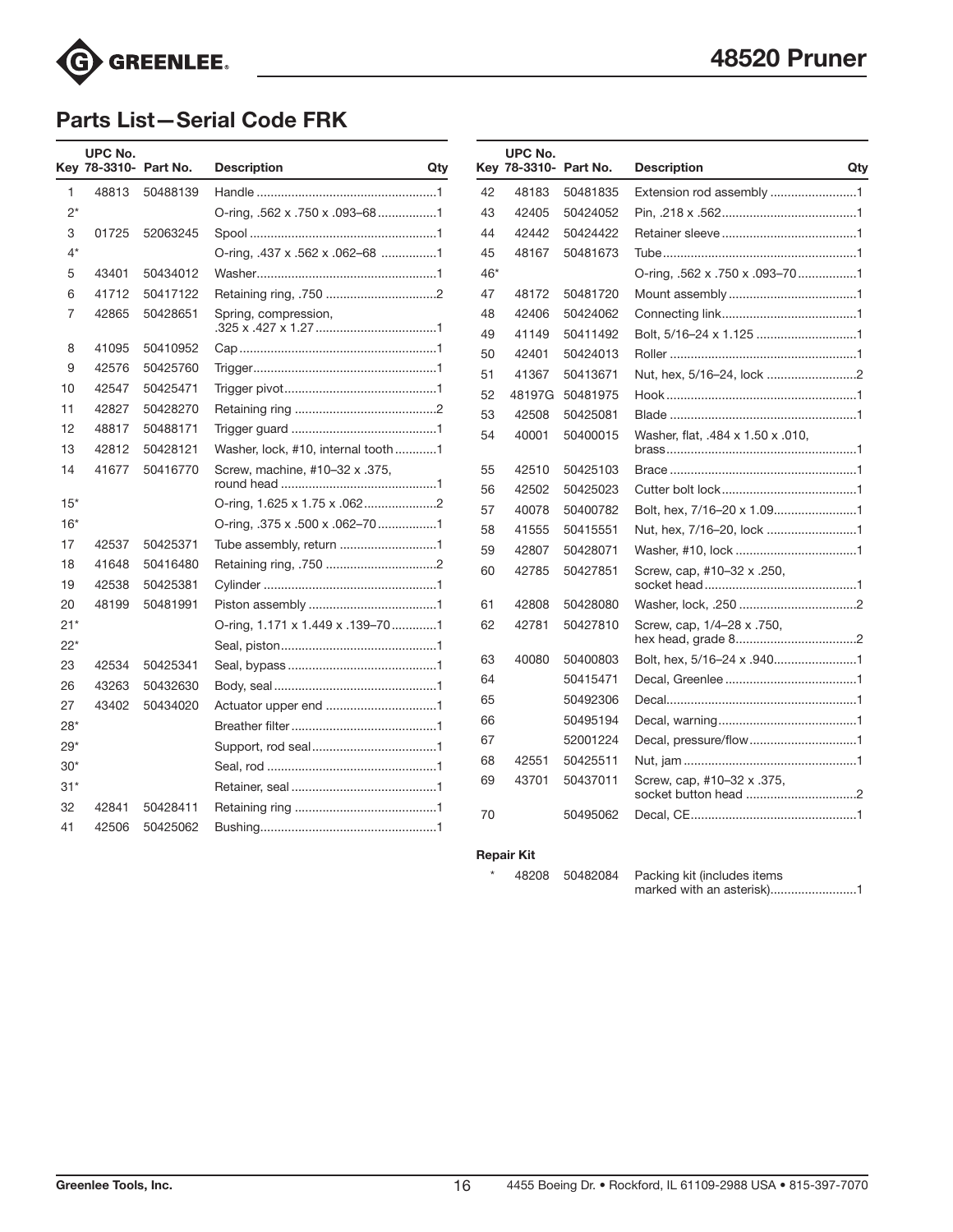

### Illustration—Serial Code FPK